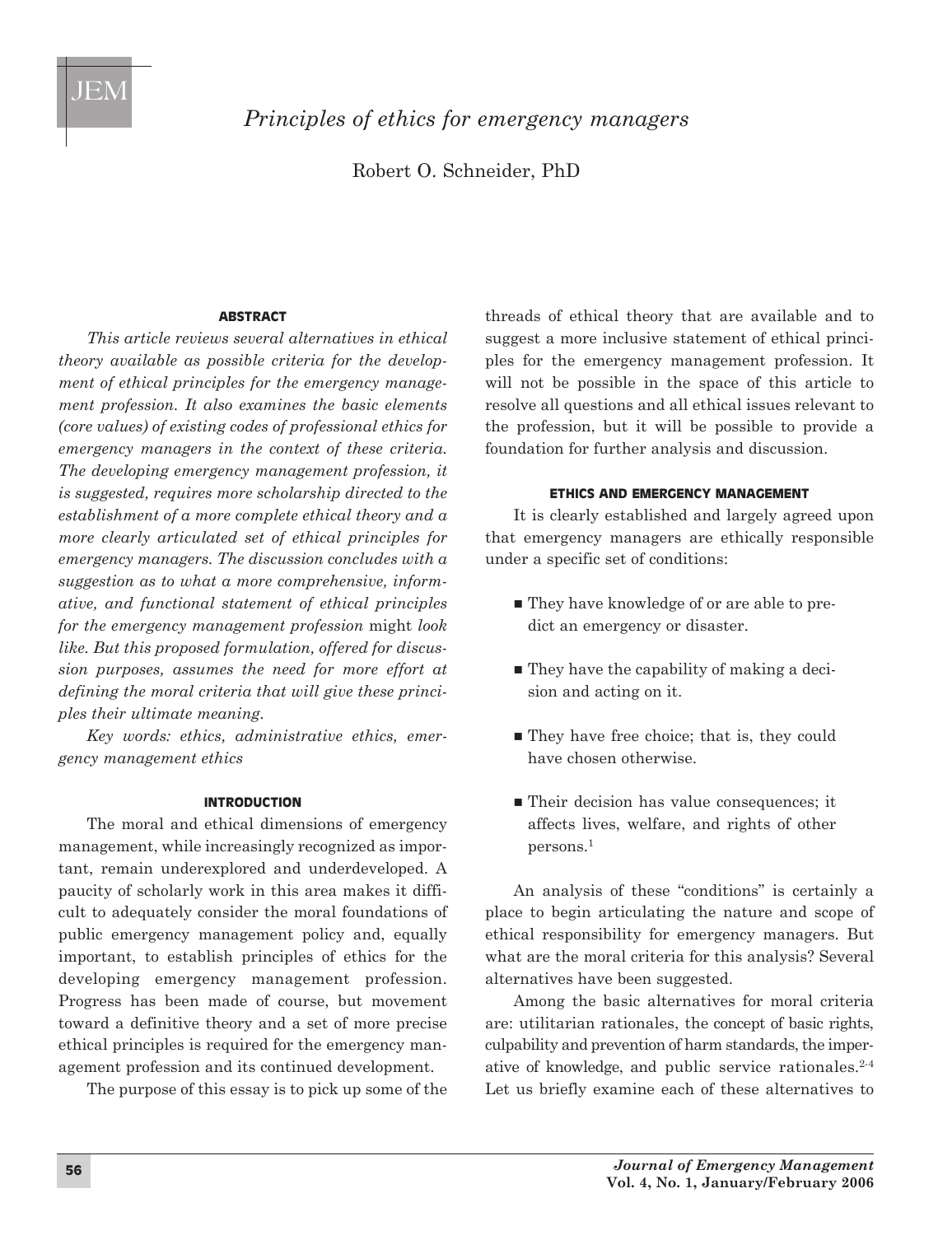highlight their implications as moral criteria for emergency management. Without any attempt to analyze in detail or to choose from among these alternatives, it is possible to see that each has had some impact on ethical thinking in relation to emergency management and, perhaps, some influence on ethical codes developed in the profession.

Utilitarian philosophers such as Jeremy Bentham and John Stuart Mill evaluate the desirability of an action based on its usefulness for creating the greatest good for the greatest number.5 With respect to public disaster policy and emergency management functions, the preferred or ethical action seeks, from the utilitarian perspective, to maximize net social benefits.2 The utilitarian approach has been institutionalized in the public sector through the implementation of cost-benefit analysis and, whether emergency managers are explicitly aware of it or not, many emergency management policy decisions are driven by it. Of course utilitarianism has limits for its critics. At what point does the social cost become great enough (i.e., exceeding benefits however quantified) to justify tolerating risks, including life-threatening ones, that place the public at greater danger? The utilitarian focus on costs and benefits may lead to outcomes that are morally unacceptable. Hence utilitarianism is often tempered by some notion of a basic right to safety.

The basic rights argument suggests that every individual has certain basic rights, including the right to physical security.<sup>6</sup> Individuals have the right to a basic minimum level of public safety that cannot be compromised even where the costs would exceed the social benefits. In the emergency management context, this would suggest that it is not morally acceptable to allow a "significant loss of life from a disaster, without taking public actions to prevent or minimize it, simply because such an outcome would, in the long run, be socially inefficient."2

The basic rights argument is compatible with the Lockean concept of Life as a property right and the associated notion that government may not violate or allow to be violated "lives, liberties, and estates."7 It also embodies the Jeffersonian notion of Life as one of the unalienable rights that serve as the foundation

for American culture. Given the value placed upon human life, the saving of lives and the prevention of human suffering would be the primary goals and moral objectives of emergency management.3 This argument often includes the recognition that the im pact of devastating natural disasters is often greatest on poor or disadvantaged populations, which are the least capable of coping without public intervention.

The basic right of personal protection from disasters leaves undecided the status of the protection of property. While questions such as the protection of property, the prevention of economic displacement, and the preservation of lifestyle are necessarily critical issues to be factored into risk calculations, policy decisions, preparedness planning, and mitigation, their status as basic rights might be disputable and are not clearly covered by the basic rights argument.2,3,8 But the concept of Life is a foundation that supports the development of prevention of harm or prohibited risk standards.

Beginning with the agreement that a basic right of individuals and the basic function of emergency management is connected to the right of personal safety, the premise of prohibited risk is that the preservation of life and the prevention of harm figures into every moral calculation of risk. Risks are defined along the following lines: the potential harm is physical and life-threatening; the potential harm is possibly fatal, and the harm is not reversible (i.e., its consequences are permanent). The risk is prohibited when the potential harm is undetectable by potential victims; there is avoidable unpredictability, and policy or emergency management experts are able to predict the risks or harms; and the probability of incurring the harm is, in fact, very high.3,9 Under the conditions set forth in this argument, the concept of prohibited risk becomes a moral imperative for emergency policymakers and managers because individual citizens or impacted populations cannot perceive or predict a threat to life or safety and pursue their own best interests in a complex disaster scenario.<sup>8</sup>

At its crux, the notion that it is not allowable for one party or parties to inflict risk of damages and loss of life onto others or onto the public at large is commonly accepted in both the Lockean basic right to life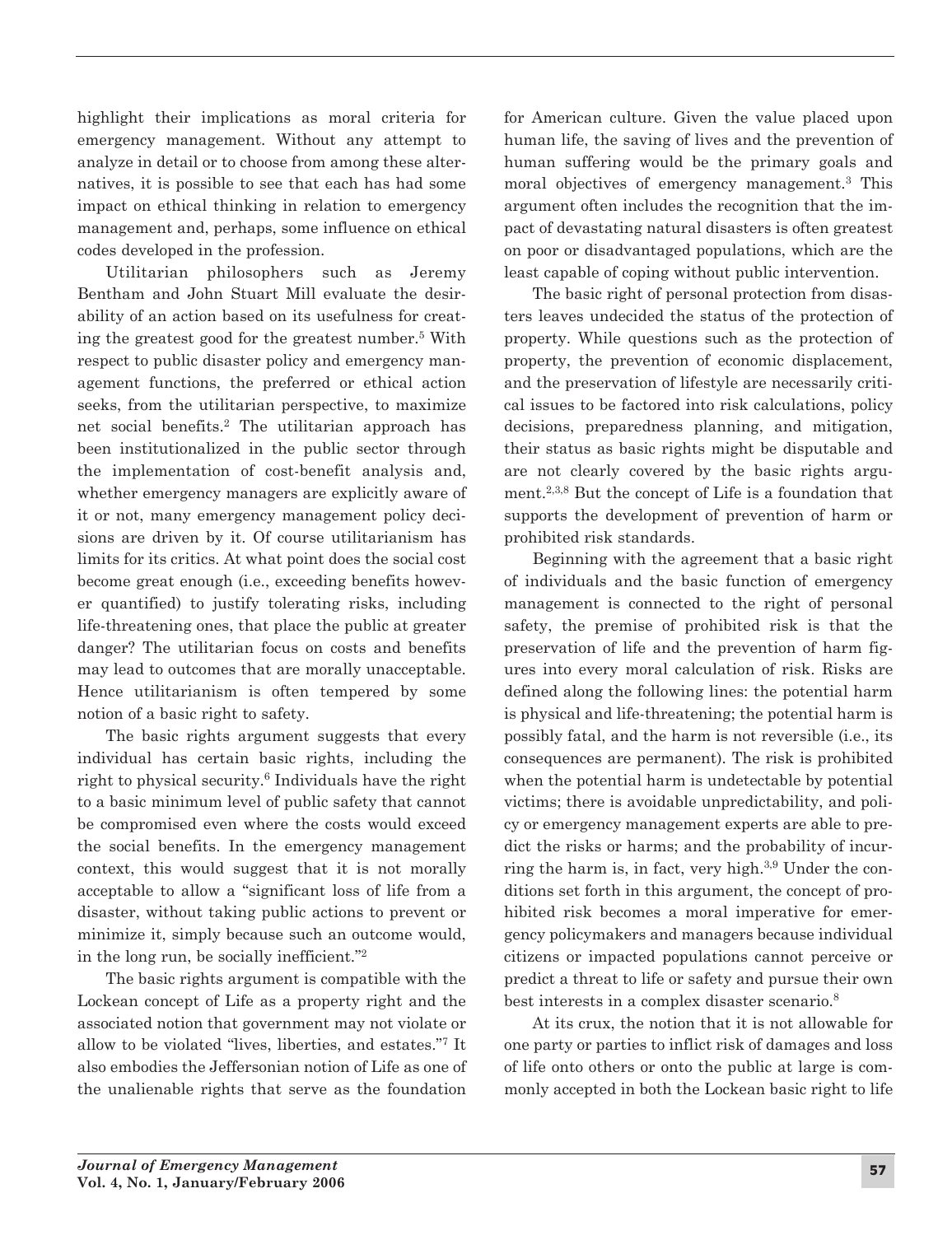formulation and in John S. Mill's classic treatise, *On Liberty*. Much emergency management policy and implementation activity, especially with respect to mitigation and prevention, would seem compatible with this justification. As a rationale it has applications under the guise of preventing harm that may relate to protecting people, communities, economies, and structures against the devastation of a natural disaster as a means of preserving life *and* the conditions that support it.

The prevention of harm, or the prevention of prohibited risks that threaten basic rights, or even the utilitarian cost-benefit alternative, all have one thing in common that may be a critical component in any formulation of ethical principles in emergency management: the assumption of knowledge and a central role for it in meeting any professional responsibilities.

Emergency managers and disaster policymakers must know present situations, predict risks and harms, develop appropriate technical and organizational responses, anticipate outcomes, and be capable of reducing risks to human life and safety. The development of knowledge, including predictive or anticipatory knowledge, required for competent performance of their duties, should be perceived by emergency managers as a professional duty. Beyond that, whatever moral criteria might be employed, it is increasingly clear that without the appropriate knowledge base there can be no ethical responsibility.3,8 In fact, it could be said that (much like the medical profession, for example) knowledge is an imperative for ethical responsibility in the field of emergency management.10 Whether maximizing social benefits in some utilitarian calculus, identifying and preserving some basic right to personal safety, or preventing a prohibited harm, knowledge would seem to be a requirement that is necessary for the meeting of any of the alternative criteria for ethical action.

Finally, ethical criteria from the literature in public administration may also apply to the emergency manager as a public manager. Ethical analysis in the context of public service, $11,12$  in the context of public administration, $13$  and in the context of public integrity<sup>14</sup> is certainly applicable to the professional work of the emergency manager. The cultivation of

responsibility for public resources and public wellbeing, serving the public interest, the improvement of the moral cognitive capacities of public managers, the creation of ethical awareness, and the development of moral responsibility toward public service are all components in what might be called a public service ethic for the emergency manager as public servant.

Having conducted a quick review of ethical criteria for emergency management, one might raise the question of whether any of the alternatives presented have in fact shown up in the ethical codes of the profession. Most state emergency management associations, following the lead of the International Association of Emergency Managers (IAEM) among others, have fashioned fairly similar ethical statements or codes. These reflect some basic statement of principles and general agreement about core values of the profession. They follow a format that utilizes an agreed upon formula, which presents a fairly unified statement of professional ethical principles. Insofar as they go, these codes do embody some of the alternatives we have reviewed, but they also seem to be lacking something. We shall discuss what it is that is lacking in these codes and propose a slightly more focused statement of ethical principles for emergency managers.

## **CURRENT ETHICAL STANDARDS**

Existing codes of ethics developed and adopted by the IAEM and many state emergency management associations adhere to the core values of respect, commitment, and professionalism. These core values are presented in a code of ethics that "reflects the spirit and proper conduct dictated by the conscience of society and commitment to the well-being of all."15 They are said to constitute the standards for ethical and professional conduct. What follows is a representation of these values in the Alabama Emergency Management Association's (AAEM) code of ethics:

■ **Respect.** Respect for supervising officials, colleagues, associates, and most importantly, for the people we serve is the standard for AAEM members. We comply with all laws and regulations applicable to our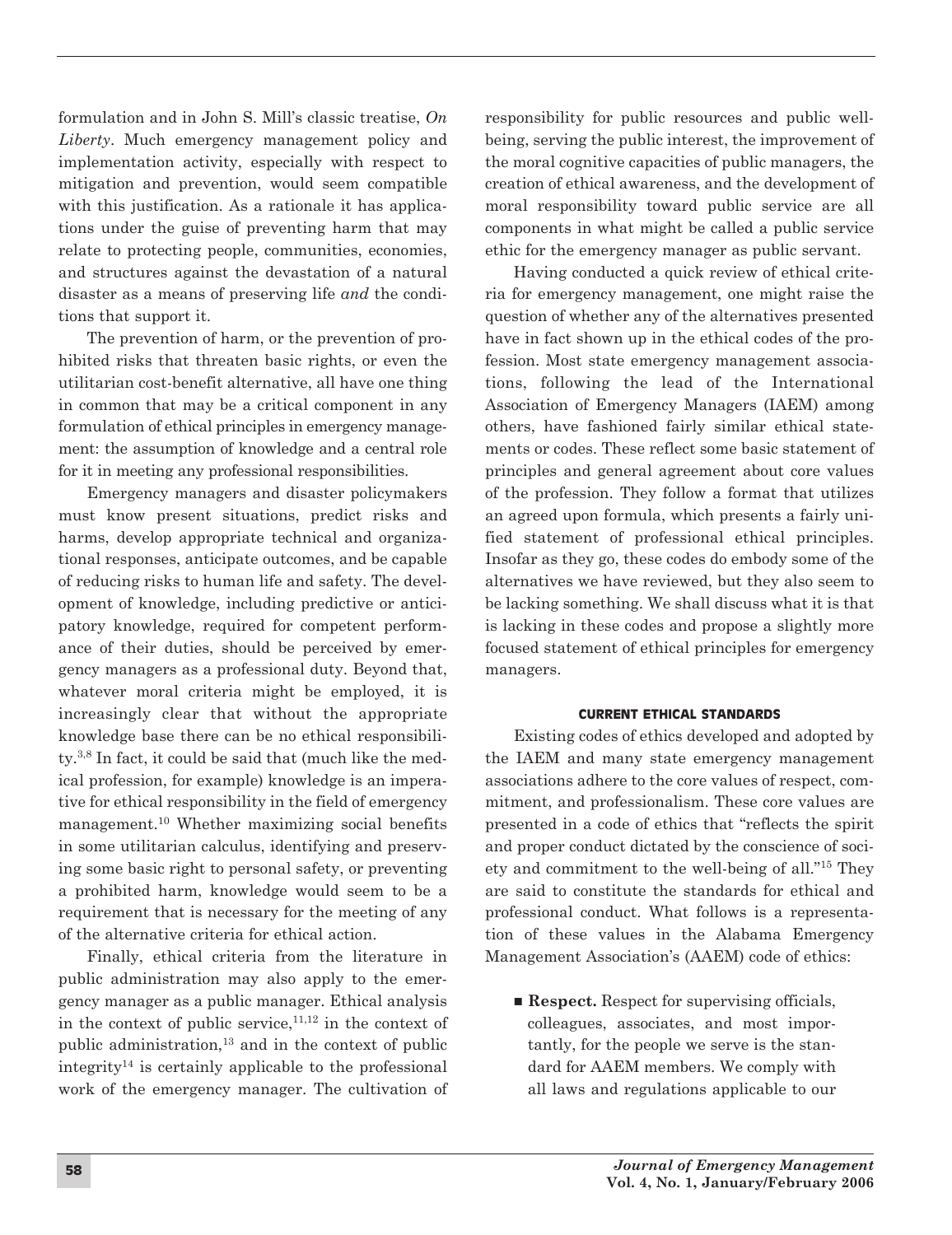purpose and position, and responsibly and impartially apply them to all concerned. We respect fiscal resources by evaluating organizational decisions to provide the best service or product at a minimal cost without sacrificing quality.

- **Commitment.** AAEM members commit themselves to promoting decisions that engender trust for those we serve. We commit to continuous improvement by fairly administering the affairs of our positions, by fostering honest and trustworthy relationships, and by striving for impeccable accuracy and clarity in what we say or write. We commit to enhancing stewardship of resources and the caliber of service we deliver, while striving to improve the quality of life in the community we serve.
- **Professionalism.** AAEM is an organization that actively promotes professionalism to ensure public confidence in emergency management. Our reputation is built on the faithful discharge of our duties. Our professionalism is founded on education, safety, and the protection of life and property.15

Each state utilizes pretty much the same language in articulating these principles in their code of ethics. Let us briefly examine this language in relation to the alternative criteria we have discussed for ethical standards in emergency management.

The value of *respect* includes the sort of language that may be associated with some of the *public service* criteria (public integrity) and emphasizes the conduct requirements for public servants who interact with other public individuals and organizations, who manage public resources, and who must be responsible to the public. The language about the best service (high quality at minimal cost, etc.) is ripe for the application of the *utilitarian* criteria to maximize social value, etc.

The value of *commitment* emphasizes *public service* concerns (trust, honesty, stewardship, etc.) but can also be said to introduce a *knowledge*-based criteria (impeccable accuracy and clarity). Nevertheless, the primary emphasis is on the professional, administrative, and public service component.

It is the value of professionalism, with its added emphasis on safety, protection, and protection of life and property, that connects to the *basic rights* criteria and the *personal safety or protection* rights. Once again, and this time more directly, education is mentioned and *knowledge* is alluded to as a criterion.

Naturally, the connections noted between existing codes and the alternative ethical criteria we have discussed are not explicitly detailed, and certainly it would be a stretch to suggest that there was a clear agreement on what the exact criteria is for ethical responsibility. The agreed upon principles (respect, commitment, and professionalism) undoubtedly stem from these criteria, but the relationship is almost too general (or implicit) to provide the emergency management professional much practical guidance; this is to say that, as general statements, these ethical codes are okay as far as they go. As more explicit guides to professional and ethical conduct, they are lacking.

## **PROPOSED REFINEMENTS OF ETHICAL PRINCIPLES**

As the emergency management profession continues to develop, more attention and scholarship must be directed to the establishment of a more concrete, agreed upon, and clearly articulated set of ethical principles for emergency managers. This work must include a more elaborate assessment of, and clearer choices made from, the alternative moral criteria available and applicable to emergency management. It would also be desirable for the articulated ethical principles to be correlated with the four major components of the emergency management function (mitigation, preparedness, response, and recovery). The currently accepted values of respect, commitment, and professionalism need to be seen as a foundation on which to build as opposed to the finished structure for ethical codes.

Ideally, a more complete statement of ethical principles would include several other components. These would include the public service ethic and the building of relationships based on integrity. They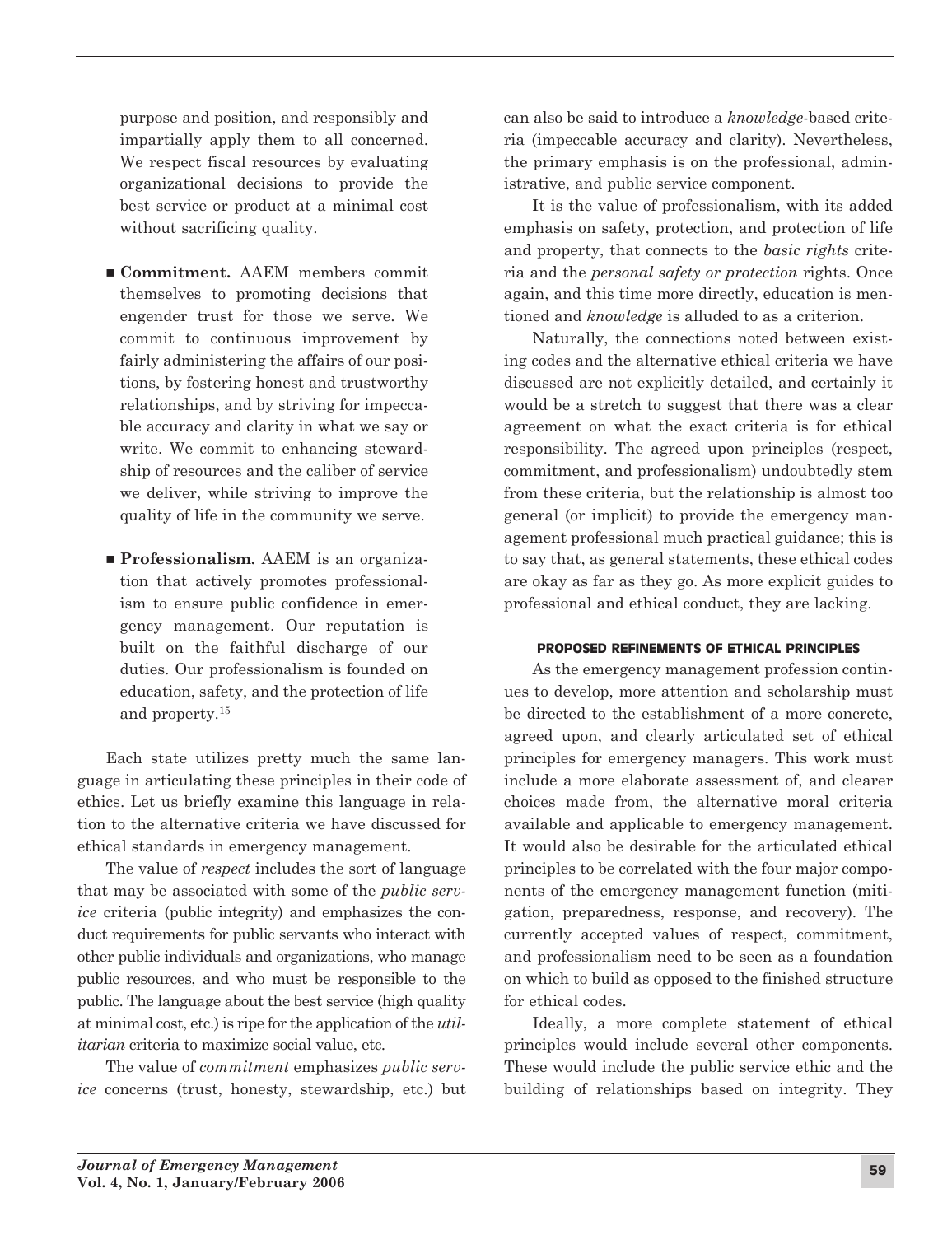should include some notion of the public and/or individual right to safety. They should probably also indicate that those who are disadvantaged or poor are almost always disproportionately impacted by natural disasters and other hazards and, thus, because of their greater vulnerability, create a special responsibility for the emergency manager. The ethical principles should include some direct language on responsibilities related to preparedness, response, recovery, and especially mitigation. The development of each component would derive from some basic analysis and choices made from among the moral criteria thought to be relevant and would be compatible with the already commonly accepted values (respect, commitment, and professionalism).

Above all else, given the technical and the human dimensions of the function, any statement of ethical principles for emergency managers must emphasize knowledge as an ethical imperative. Given the nature and scope of emergency management, its ethical context moves well beyond direct and immediate dealings with people and organizations. It involves decisions and actions that have an impact on or causal reach into the future. This being the case, knowledge, the ability to predict or anticipate, and understanding the long-term consequences of action or inaction must be included in any articulation of ethical responsibility in the field of emergency management. This may be especially true in relation to the hazard mitigation function.

The centrality of mitigation as a strategy for the prevention of harm or the reduction of the effects of hazards on people and communities requires the application of predictive and anticipatory knowledge. Given the economic and human costs associated with hazardous events, mitigation becomes both a practical (utilitarian ethic) and human (prevention of harm criteria) necessity. Indeed, a deeper analysis could well suggest that the core of the emergency manager's ethical responsibilities is most directly connected to the task of hazard mitigation.

Based on the principles agreed to (respect, commitment, and professionalism) and the general discussion of moral criteria herein, one can begin to imagine what a more comprehensive and informative statement of ethical principles might look like. I suggest the following as an illustration worthy of discussion and analysis:

n **Principles of ethics for emergency managers.** Emergency managers assume specific ethical obligations that arise out of the special features of professional emergency management practice. The principles listed below express fundamental moral responsibilities of emergency managers as professionals and as public servants.

## ■ **Emergency managers shall:**

1. embrace the public welfare as their primary responsibility;

2. strive in all professional activities to protect the best interests of all in their communities, but particularly those most vulnerable and unable to cope with the impact of a disaster or hazard;

3. deal fairly and honestly with colleagues, other organizations (governmental and nongovernmental), and the public while promoting professional competence, informed policy, and sound practices;

4. act as responsible stewards of the public resources entrusted to them;

5. respond promptly, expertly, and without prejudice or partiality to all community needs associated with a disaster or hazardous incident;

6. promote the development of hazard resilient and sustainable communities;

7. foster hazard mitigation efforts that contribute to sustainability, including those linked to the natural resource environment that will maintain or enhance its protective features;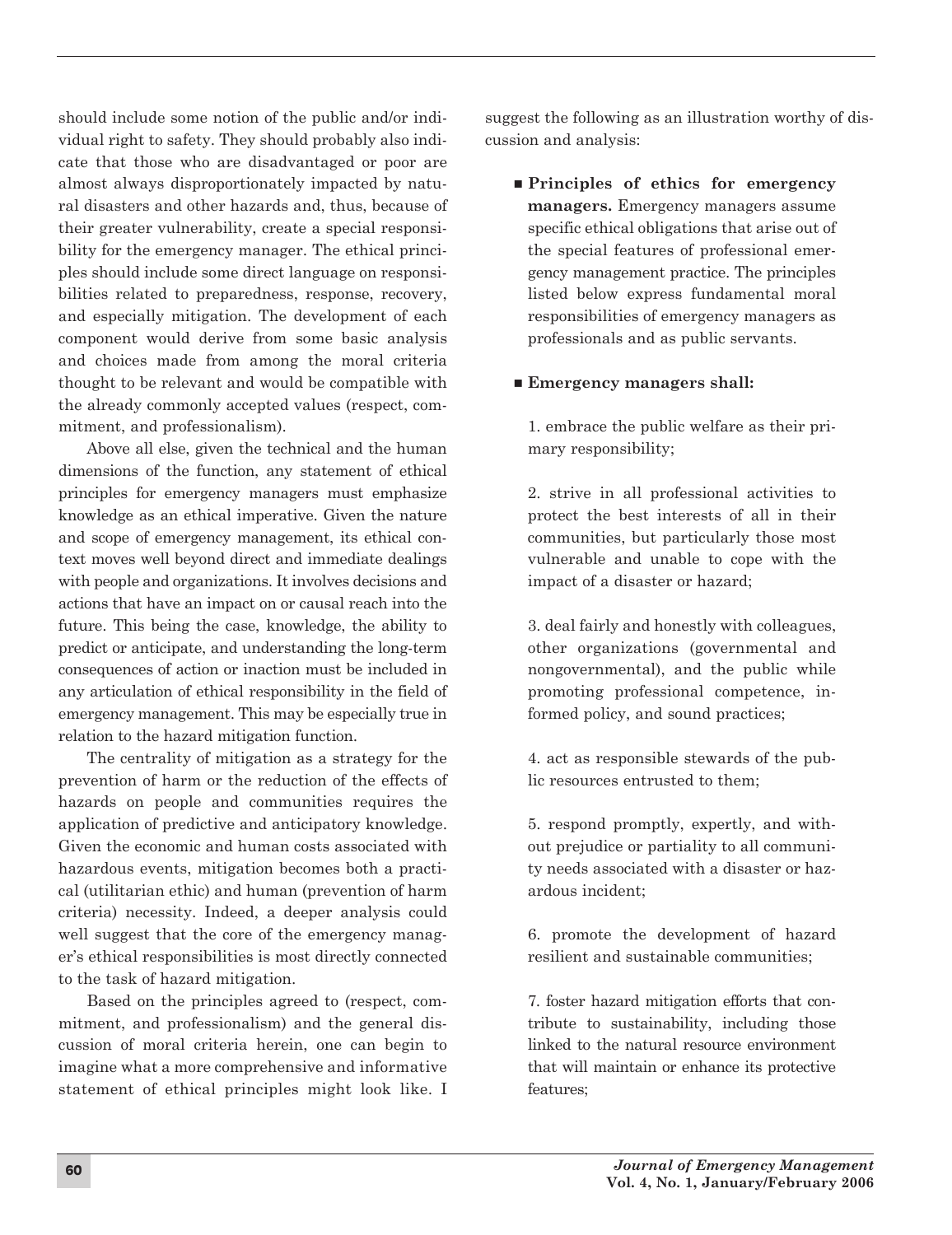8. work cooperatively with other community leaders to insure that emergency planning is effective and that community development planning does not shift potential disaster risks to other communities, to at risk or vulnerable populations within the community, or to future generations;

9. support and provide leadership as appropriate for all efforts to build a consensus among all people and groups having a stake in the outcome of all hazard mitigation, planning, response, and recovery operations; and

10. engage in continuing study and education to maintain and/or enhance the knowledge and skills necessary to provide high quality emergency management services.

While perhaps not a perfect statement of ethical principles for emergency managers, the 10 principles listed above contain the possibility of directing discussion and analysis to clarify moral criteria for the emergency management profession. The public service criteria are implicated in most of these principles (1 to 9) I've listed. Certainly, utilitarian criteria are included for consideration (4), the prevention of harm (6 to 8), knowledge (3, 5, and 10), and the basic right to personal security (2, 3, 5, and 8) are all available for analysis and clarification in the principles presented. More importantly, a statement of principles in this fashion seems to touch more directly upon the activities and responsibilities of the emergency manager. Finally, these principles are compatible with the values of respect, commitment, and professionalism. In fact, they are illustrated quite nicely in the form of more specific job related responsibilities.

Perhaps the emphasis on hazard mitigation and sustainability<sup>6,7</sup> and the concept of responsibilities spanning generations and communities<sup>8</sup> are the themes that will generate much discussion and disagreement, but they are among the more compelling concerns in the profession today and are particularly ripe for analysis and consideration in the ethical context.

## **CONCLUSION**

We have briefly discussed some of the moral criteria that *may* be considered relevant for emergency managers and examined the code of ethics that is, more or less, the current standard for the profession. But it is clear that additional scholarship and refinement are necessary to resolve the need for greater clarity and precision in the selection and application of criteria, and to inform the construction of a more precise set of ethical principles for the emergency management professional. The proposed statement of principles with which this discussion has concluded is but an attempt to suggest what a more comprehensive, informative, and functional statement of ethical principles might look like. But this proposed formulation assumes the need for more effort at defining the moral criteria that will give these principles their ultimate meaning.

The premise that the ethical dimension of the emergency management profession is unique would be incorrect. All professions and all social organizations ascribe to a set of beliefs and values. Doctors and lawyers sign an oath and commit to upholding the ethical rules of their profession. All professions have a unified commitment to develop the most professional organizations possible. A part of that development, especially in professions impacting lives, health, safety, and the public welfare requires a wellconstructed and universally-implemented set of ethical principles that establish the standards for performance and define the responsibilities to be met.

The existing codes of ethics are a sign of progress, a sign that emergency management is becoming a profession. The building of a more precise set of principles, the effort to clearly connect these principles to the work of the profession and to the training and development of its practitioners, requires that analysis and discourse continue. In fact, the ongoing analysis and discourse will be more important than any proposed set of ethical principles that may evolve. It is the struggle to define the moral criteria by which